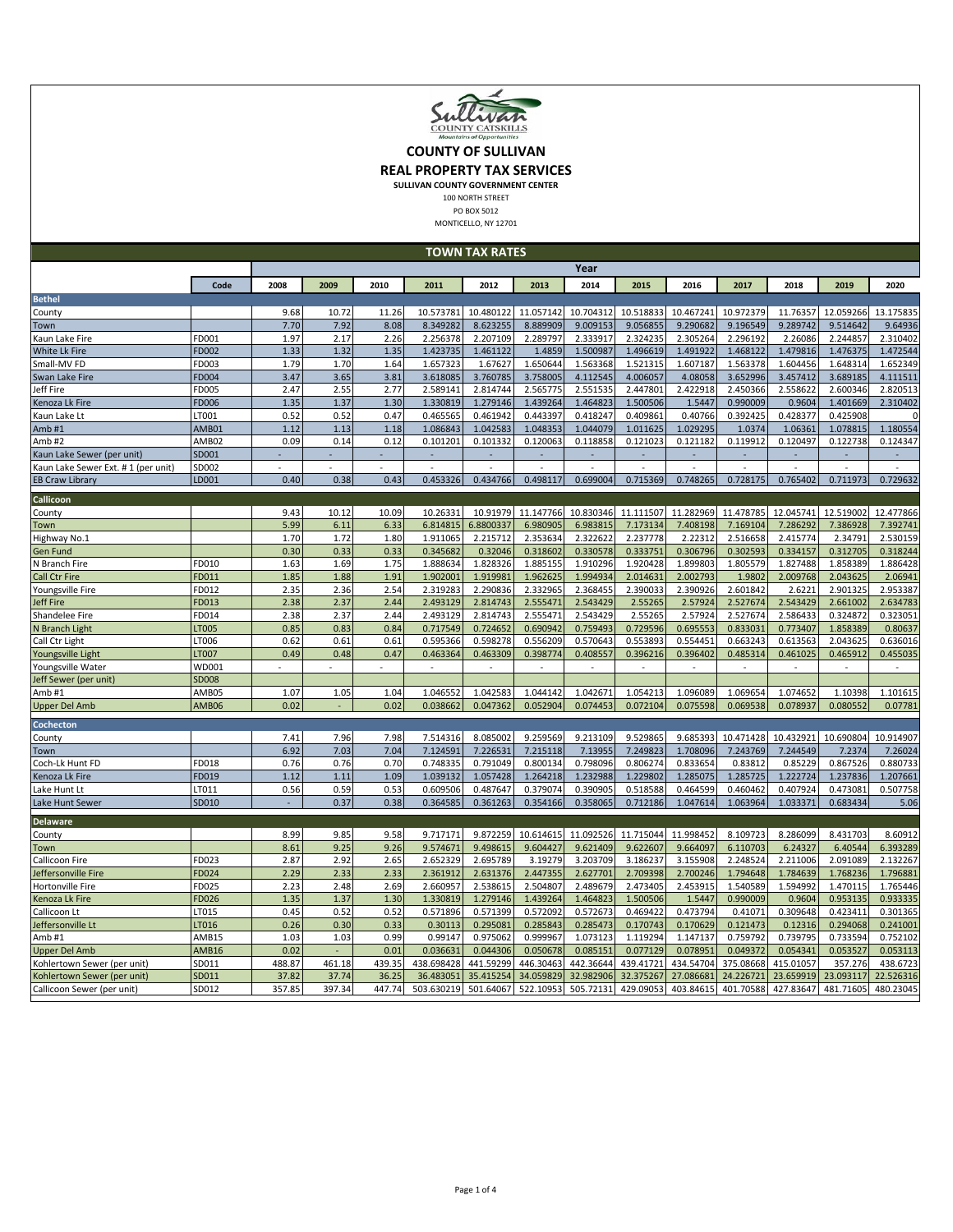| <b>TOWN TAX RATES</b>       |              |              |       |              |           |                      |                      |           |                      |                      |           |           |                      |           |
|-----------------------------|--------------|--------------|-------|--------------|-----------|----------------------|----------------------|-----------|----------------------|----------------------|-----------|-----------|----------------------|-----------|
|                             | Year         |              |       |              |           |                      |                      |           |                      |                      |           |           |                      |           |
|                             | Code         | 2008         | 2009  | 2010         | 2011      | 2012                 | 2013                 | 2014      | 2015                 | 2016                 | 2017      | 2018      | 2019                 | 2020      |
| <b>Fallsburg</b>            |              |              |       |              |           |                      |                      |           |                      |                      |           |           |                      |           |
| County                      |              | 9.63         | 10.02 | 10.364417    | 10.921587 | 10.749213            | 11.152376            | 12.039745 | 11.688708            | 12.265803            | 12.615987 | 12.805025 | 13.771156            | 13.620376 |
| Town                        |              | 5.73         | 5.76  | 6.202185     | 6.652173  | 6.817326             | 6.931234             | 7.095076  | 7.486609             | 7.680638             | 7.60158   | 7.525793  | 7.63636              | 7.718654  |
| Fallsburg Fire              | FD030        | 2.12         | 1.94  | 2.056467     | 2.667423  | 2.704604             | 2.702441             | 2.685617  | 3.171378             | 3.990653             | 3.907545  | 3.909597  | 3.966467             | 3.824856  |
| <b>Woodbourne Fire</b>      | FD031        | 1.84         | 1.86  | 1.819337     | 1.860225  | 1.846163             | 1.834782             | 1.840207  | 1.829721             | 1.803928             | 1.896363  | 1.921075  | 1.960672             | 2.087229  |
| Loch Sheldrake Fire         | FD032        | 1.78         | 1.87  | 1.939481     | 2.136914  | 1.98129              | 2.001473             | 2.189163  | 2.21025              | 2.198253             | 2.224477  | 2.236085  | 2.411306             | 2.368635  |
| Hurleyville Fire            | FD033        | 3.01         | 3.02  | 2.845432     | 1.518457  | 2.571303             | 2.715546             | 2.828313  | 2.830347             | 3.538437             | 3.695783  | 3.845042  | 3.763725             | 4.067602  |
| Woodridge Fire              | FD036        | 1.30         | 1.21  | 1.241856     | 1.249606  | 1.250627             | 1.282511             | 1.289754  | 1.280708             | 1.28384              | 1.283086  | 1.311457  | 1.32008              | 1.339338  |
| Mountaindale Fire           | FD037        | 1.97         | 1.74  | 1.748309     | 1.751651  | 1.781253             | 1.826428             | 1.853918  | 1.854078             | 1.857234             | 1.847102  | 1.833028  | 1.861407             | 1.881389  |
| allsburg Lt                 | LT020        | 0.79         | 0.78  | 0.760626     | 0.735746  | 0.756094             | 0.736146             | 0.703172  | 0.693334             | 0.676797             | 0.683043  | 0.654406  | 0.653061             | 0.630891  |
| Woodbourne Lt               | LT021        | 1.22         | 1.22  | 1.228376     | 1.236753  | 1.223874             | 1.233965             | 1.24749   | 1.258594             | 1.251153             | 1.249334  | 1.253007  | 1.269257             | 1.256836  |
| och Sheldrake Lt            | LT022        | 0.81         | 0.81  | 0.828512     | 0.810266  | 0.803751             | 0.802858             | 0.908028  | 0.90383              | 0.886639             | 0.911739  | 0.901055  | 0.968126             | 0.899023  |
| Hurleyville Lt              | LT023        | 0.84         | 0.84  | 0.846593     | 0.841869  | 0.839037             | 0.897309             | 0.905769  | 0.896871             | 0.944335             | 0.997367  | 1.004347  | 0.941315             | 0.999495  |
| Mountaindale Lt             | LT024        | 1.03         | 1.03  | 1.028543     | 1.03178   | 1.031451             | 1.035783             | 1.042704  | 1.053677             | 1.063314             | 1.05058   | 1.05145   | 1.059086             | 1.068296  |
| Glen Wild Lt                | LT025        | 0.72         | 0.72  | 0.728526     | 0.73084   | 0.724846             | 0.732834             | 0.743138  | 0.741629             | 0.737166             | 0.742155  | 0.747281  | 0.753905             | 0.75571   |
| Hasbrouck Lt                | LT026        | 0.47         | 0.46  | 0.462234     | 0.458392  | 0.448078             | 0.447904             | 0.449221  | 0.44751              | 0.44545              | 0.444062  | 0.44205   | 0.439743             | 0.441082  |
| Davos Lt                    | LT027        | 0.57         | 0.54  | 0.531629     | 0.532094  | 0.528885             | 0.534749             | 0.548635  | 0.542849             | 0.542062             | 0.543587  | 0.543681  | 0.547816             | 0.552994  |
| Davos Light Sec.3           | LT028        | 0.77         | 0.77  | 0.767613     | 0.765957  | 0.763827             | 0.766306             | 0.768794  | 0.772139             | 0.764702             | 0.774151  | 0.802178  | 0.815181             | 0.834769  |
| Laurel Park Road Lt         | LT029        | 0.98         | 1.00  | 1.291306     | 1.068412  | 1.061325             | 1.070532             | 1.081178  | 1.076149             | 1.073456             | 1.046443  | 1.05912   | 1.043521             | 1.089117  |
| Sheldrake Shores            | LT030        | 1.10         | 1.11  | 1.107053     | 1.105758  | 1.10703              | 1.114288             | 1.125141  | 1.120427             | 1.116461             | 1.118526  | 1.120145  | 1.123099             | 1.134152  |
| Discovery Ridge Lt          | LT031        |              |       |              |           |                      |                      |           |                      | 0.690571             | 0.702205  | 0.743692  | 0.743692             | 1.1862609 |
| Fallsburg Sewer             | SD098        | 11.51        | 11.63 | 11.662441    | 12.90407  | 12.812638            | 13.050473            | .897715   | 14.131794            | 14.475147            | 14.805573 | 15.013446 | 15.293967            | 15.746257 |
| <b>Fallsburg Water</b>      | <b>WD058</b> | 1.07         | 1.11  | 1.14034      | 1.24062   | 1.240291             | 1.263058             | 1.336769  | 1.363853             | 1.404259             | 1.431625  | 1.456125  | 1.500233             | 1.524023  |
| Lock Sheldrake P Parking    | PD002        | 0.13         | 0.13  | 0.137715     | 0.13235   | 0.13198              | 0.13217              | 0.163309  | 0.161723             | 0.232772             | 0.230571  | 0.232618  | 0.229876             | 0.222413  |
| <b>Woodbourne P Parking</b> | PD003        | 1.33         | 1.35  | 1.352391     | 2.105206  | 2.074692             | 2.298715             | 6.312108  | 7.096214             | 10.652561            | 11.491889 | 11.473854 | 11.5893              | 16.117264 |
| Fallsburg P Parking         | PD004        | 0.39         | 0.39  | 0.395986     | 0.378674  | 0.395231             | 0.389586             | 0.560256  | 0.564101             | 0.743565             | 0.724591  | 0.713044  | 0.71267              | 0.698418  |
| <b>Hurleyville Parking</b>  | <b>PD005</b> |              |       |              |           |                      |                      |           |                      |                      | 1.113586  | 47.007567 | 63.482026            | 78.454882 |
| Forestburgh                 |              |              |       |              |           |                      |                      |           |                      |                      |           |           |                      |           |
| County                      |              | 58.48        | 63.55 | 59.6         | 62.151775 | 66.136148            | 71.190033            | 81.265968 | 77.665528            | 90.60809             | 104.65456 | 106.89856 | 8.146755             | 7.990369  |
| Town                        |              | 58.05        | 57.25 | 58.91        | 58.298183 | 59.813548            | 60.421989            | 60.221309 | 62.145055            | 64.847667            | 68.311151 | 68.572541 | 5.404724             | 5.423298  |
| Forestburgh Fire            | FD040        | 7.84         | 7.80  | 8.07         | 8.118475  | 8.322276             | 7.240751             | 8.552073  | 8.795294             | 8.854613             | 11.184896 | 11.228166 | 0.962102             | 1.029523  |
| Cuddebackville Fire         | FD041        | 2.73         | 2.79  | 2.81         | 3.095427  | 3.152804             | 3.088734             | 3.090441  | 3.155413             | 3.050227             | 3.185409  | 3.176911  | 0.239546             | 0.234535  |
| .ibrary                     | LD002        | 2.59         | 2.24  | 2.26         | 2.679697  | 2.839079             | 3.234861             | 5.727245  | 5.680915             | 6.27785              | 6.992163  | 6.985496  | 0.484364             | 0.445148  |
| ost Lake Resort Water       | <b>WD012</b> |              |       |              |           |                      |                      |           |                      |                      |           |           |                      |           |
| Lost Lake Sewer             | SD017        |              |       |              |           |                      |                      |           |                      |                      |           |           |                      |           |
| Fremont                     |              |              |       |              |           |                      |                      |           |                      |                      |           |           |                      |           |
| County                      |              | 7.76         | 8.07  | 7.95         | 8.540368  | 9.2909               | 9.615864             | 9.333959  | 9.772869             | 10.513186            | 12.523965 | 12.546246 | 12.557759            | 12.415203 |
| Town                        |              | 4.94         | 5.23  | 5.14         | 5.127492  | 5.101562             | 5.18296              | 5.163624  | 5.099711             | 5.391047             | 5.414179  | 5.463904  | 5.581989             | 5.669079  |
| Tennanah Lake Fire          | FD045        | 0.71         | 0.69  | 0.68         | 0.677772  | 0.686344             | 0.687299             | 0.681901  | 0.665881             | 0.663929             | 0.665639  | 0.725764  | 0.706186             | 0.68698   |
| Long Eddy Fire              | FD046        | 0.93         | 0.84  | 0.79         | 0.707954  | 0.653744             | 0.611907             | 0.568298  | 0.599299             | 0.572437             | 0.637046  | 0.646533  | 0.630528             | 0.598478  |
| <b>Hankins Fire</b>         | FD047        | 0.72         | 0.70  | 0.65         | 0.653671  | 0.648654             | 0.758564             | 0.750928  | 0.727479             | 0.752402             | 0.928053  | 0.550654  | 0.726467             | 0.726656  |
| North Branch Fire           | <b>FD048</b> | 1.36         | 1.36  | 1.38         | 1.569019  | 1.606711             | 1.642402             | 1.64763   | 1.696786             | 1.739546             | 1.93562   | 1.898218  | 1.856992             | 1.869253  |
| Callicoon Center Fire       | FD049        | 1.55         | 1.52  | 1.51         | 1.580124  | 1.687255             | 1.698527             | 1.720827  | 1.772365             | 1.829218             | 2.122818  | 2.085324  | 2.042089             | 2.050569  |
| Long Eddy Lt                | LT035        | 0.70         | 0.70  | 0.7          | 0.407945  | 0.406335             | 0.407455             | 0.411046  | 0.411046             | 0.415201             | 0.741125  | 0.743153  | 0.753699             | 0.756847  |
| Hankins Lt                  | LT036        | 0.60         | 0.58  | 0.59         | 0.294371  | 0.291294             | 0.285452             | 0.284864  | 0.286814             | 0.287223             | 0.629136  | 0.628662  | 0.641499             | 0.644945  |
| <b>Fremont Center Lt</b>    | LT037        | 0.41         | 0.41  | 0.41         | 0.406829  | 0.4095               | 0.41241              | 0.411793  | 0.412054             | 0.412538             | 0.466984  | 0.474509  | 0.482234             | 0.478905  |
| Tennanah Lake Lt            | LT038        | 0.36         | 0.36  | 0.36         | 0.358862  | 0.35901              | 0.407734             | 0.407605  | 0.40749              | 0.406875             | 0.608076  | 0.643169  | 0.59324              | 0.593578  |
| Ambulance District #1       | <b>AMB30</b> | 0.90         | 0.85  | 0.82         | 0.869443  | 0.916209             | 0.902883             | 0.900518  | 0.92839              | 1.001847             | 1.147202  | 1.115053  | 1.103149             | 1.092773  |
| Upper Delaware Vol. Amb.    | AMB31        | 0.02         | 0.00  | 0.01         | 0.032104  | 0.041621             | 0.045472             | 0.044986  | 0.062729             | 0.069046             | 0.074584  | 0.082005  | 0.08044              | 0.077182  |
| Long Eddy Water District    | <b>WD015</b> |              |       |              |           |                      |                      |           |                      |                      |           |           |                      |           |
|                             |              |              |       |              |           |                      |                      |           |                      |                      |           |           |                      |           |
| <b>Highland</b>             |              |              |       |              |           |                      | 7.513571             |           | 8.107446             |                      |           |           |                      |           |
| County                      |              | 4.73<br>3.39 | 4.92  | 6.81         | 6.569914  | 6.646062             |                      | 7.930414  |                      | 8.112566             | 8.029821  | 8.20786   | 8.199312             | 8.017567  |
| Town                        |              | 0.38         | 3.32  | 4.59<br>0.47 | 4.664309  | 4.586892<br>0.470613 | 4.641245<br>0.489952 | 4.654362  | 5.100053<br>0.516499 | 5.164511<br>0.522993 | 5.238195  | 5.134266  | 5.212759<br>0.526696 | 4.731898  |
| Yulan Fire                  | FD056        |              | 0.36  |              | 0.475256  |                      |                      | 0.500146  |                      |                      | 0.533573  | 0.528374  |                      | 0.405556  |
| <b>Highland Lake Fire</b>   | FD057        | 0.53         | 0.51  | 0.71         | 0.721909  | 0.731044             | 0.755106             | 0.807743  | 0.835219             | 0.858726             | 0.871923  | 0.898323  | 0.949596             | 0.968776  |
| <b>Eldred Lt</b>            | LT045        | 0.03         | 0.26  | 0.18         | 0.122812  | 0.190275             | 0.190531             | 0.204411  | 0.230282             | 0.228585             | 0.225945  | 0.22211   | 0.247629             | 0.245838  |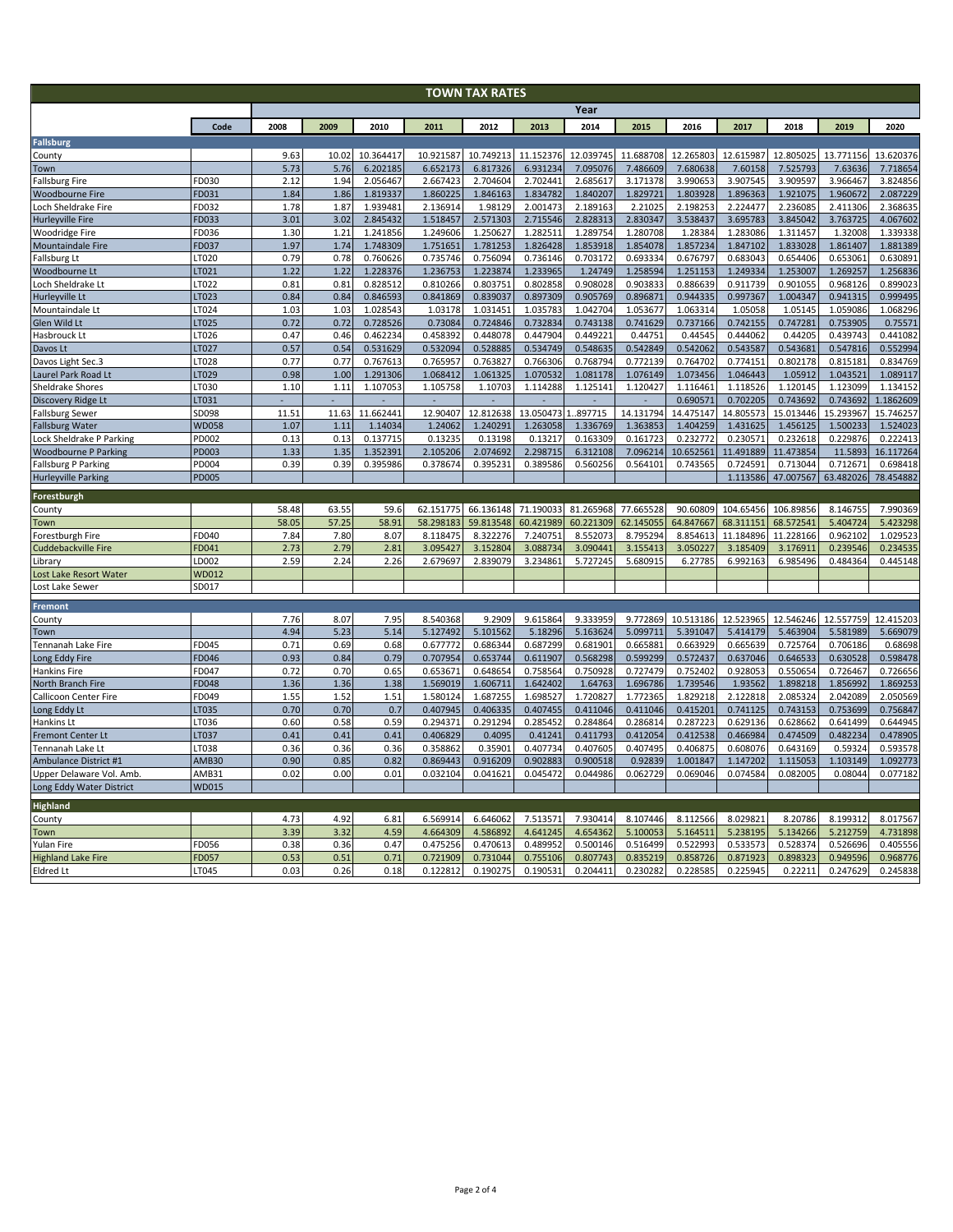| <b>TOWN TAX RATES</b>                                           |                       |                          |              |                  |                                                                                                      |                          |                      |                      |                      |                      |                       |                       |                       |                      |
|-----------------------------------------------------------------|-----------------------|--------------------------|--------------|------------------|------------------------------------------------------------------------------------------------------|--------------------------|----------------------|----------------------|----------------------|----------------------|-----------------------|-----------------------|-----------------------|----------------------|
|                                                                 | Year                  |                          |              |                  |                                                                                                      |                          |                      |                      |                      |                      |                       |                       |                       |                      |
|                                                                 | Code                  | 2008                     | 2009         | 2010             | 2011                                                                                                 | 2012                     | 2013                 | 2014                 | 2015                 | 2016                 | 2017                  | 2018                  | 2019                  | 2020                 |
| Liberty                                                         |                       |                          |              |                  |                                                                                                      |                          |                      |                      |                      |                      |                       |                       |                       |                      |
| County                                                          |                       | 7.65<br>6.40             | 7.86<br>6.64 | 8.08<br>6.7      | 8.157083<br>6.876184                                                                                 | 8.434127<br>6.962034     | 9.070711<br>6.982598 | 9.089354<br>6.983254 | 9.217065<br>7.07845  | 9.292534<br>7.067532 | 10.485004<br>7.081029 | 10.604005<br>7.065877 | 11.107559             | 10.61713<br>7.086206 |
| Town to Highway<br>Highway No 1                                 |                       | 2.97                     | 3.05         | 3.1              | 3.270615                                                                                             | 3.439436                 | 3.468863             | 3.313737             | 3.324977             | 3.347837             | 3.30258               | 3.369079              | 7.131837<br>3.385777  | 3.4541               |
| <b>General Fund out of Village</b>                              |                       | 0.41                     | 0.45         | 0.39             | 0.439652                                                                                             | 0.434511                 | 0.455327             | 0.655404             | 0.715951             | 0.687196             | 0.735798              | 0.659329              | 0.579193              | 0.596647             |
| White Sulphur Springs Fire                                      | FD061                 | 2.32                     | 2.30         | 2.99             | 2.961422                                                                                             | 2.987841                 | 2.983266             | 2.973897             | 2.968238             | 2.961858             | 2.983377              | 3.033817              | 3.09107               | 3.114871             |
| Youngsville Fire                                                | FD062                 | 1.91                     | 1.85         | 2.04             | 1.842865                                                                                             | 1.829895                 | 1.904616             | 2.001164             | 1.989579             | 1.97015              | 2.376873              | 2.304775              | 2.570573              | 2.500474             |
| Swan Lake Fire<br>Loch Sheldrake Fire                           | FD063<br><b>FD064</b> | 2.71<br>1.78             | 2.66<br>1.87 | 2.71<br>1.939481 | 2.765352<br>2.136914                                                                                 | 3.00407<br>1.98129       | 3.060643<br>2.001473 | 3.471988<br>2.189163 | 3.470416<br>2.221025 | 3.623042<br>2.198253 | 3.454347<br>2.224477  | 3.050354<br>2.236085  | 3.353152<br>1.836673  | 3.242852<br>1.789997 |
| Hurleyville Fire                                                | FD065                 | 3.01                     | 3.02         | 2.845432         | 1.5118457                                                                                            | 2.571303                 | 2.715546             | 2.828313             | 2.830347             | 3.538437             | 3.845042              | 3.845042              | 2.985886              | 3.103032             |
| Liberty Joint Fire                                              | FD067                 | 1.36                     | 1.36         | 1.37             | 1.371397                                                                                             | 1.712112                 | 1.712445             | 1.735479             | 1.771775             | 1.759428             | 1.77829               | 1.792945              | 1.799623              | 1.803919             |
| Stevensville Lt                                                 | LT050                 | 0.95                     | 0.91         | 0.84             | 0.780391                                                                                             | 0.781699                 | 0.768024             | 0.764634             | 0.848261             | 0.900475             | 1.097942              | 1.053167              | 1.077806              | 1.166598             |
| White Suphur Springs Lt                                         | LT051                 | 0.47                     | 0.47         | 0.41             | 0.341292                                                                                             | 0.342232                 | 0.345773             | 0.344407             | 0.34604              | 0.415109             | 0.553571              | 0.553708              | 0.553179              | 0.554712             |
| Parksville Lt<br>Ferndale Lt                                    | LT052<br>LT053        | 0.95<br>1.92             | 0.95<br>1.86 | 0.89<br>1.66     | 0.779905<br>1.392051                                                                                 | 0.78765<br>1.362961      | 0.799226<br>1.397492 | 0.812915<br>1.339141 | 0.84568<br>1.515755  | 0.857786<br>1.542644 | 0.840301<br>1.817522  | 0.675465<br>1.85453   | 0.666968<br>1.864648  | 0.683675<br>1.933517 |
| Loch Sheldrake Lt                                               | LT054                 | 0.81                     | 0.81         | 0.828512         | 0.810266                                                                                             | 0.803751                 | 0.802858             | 0.908028             | 0.903833             | 0.886639             | 0.911739              | 0.901055              | 0.341688              | 0.341538             |
| Young Hill/ Unit charge Sew                                     | SD030                 | 28.39                    | 29.77        | 29.15            | 29.804405                                                                                            | 29.272645                | 30.518675            | 30.675941            | 40.805499            | 40.829615            | 40.938918             | 63.30606              | 64.288222             |                      |
| Infirmart Road Sewer                                            | SD035                 |                          |              |                  |                                                                                                      |                          |                      |                      |                      |                      |                       |                       |                       |                      |
| Grossingers 1 Sewer                                             | SD037                 |                          |              |                  |                                                                                                      |                          |                      |                      |                      |                      |                       |                       |                       |                      |
| Grossingers 2 Sewer                                             | SD038                 |                          |              |                  |                                                                                                      |                          |                      |                      |                      |                      |                       |                       |                       |                      |
| Grossingers 3 Sewer<br>Loomis Ext. 2 Sewer                      | SD039<br>SD041        |                          |              |                  |                                                                                                      |                          |                      |                      |                      |                      |                       |                       |                       |                      |
| Swan Lake Brisco Rd Sewer Unit Charg                            | SD042                 | 523.83                   | 563.02       | 636.96           | 692.659821                                                                                           | 681.42529                | 733.30258            | 719.9719             | 758.48246            | 750.16225            | 754.2683              | 751.10223             | 737.86977             | 1199.625             |
| Swan Lake Brisco Rd Sewer Unit Charg                            | SD042                 | 106.81                   | 109.22       | 112.05           | 110.931043                                                                                           | 105.59122                | 106.26157            | 104.4997             | 105.06724            | 104.00632            | 104.00632             | 104.15798             | 104.26659             | 104.26659            |
| <b>Consolidated Loomis Sewer</b>                                | SD043                 |                          |              |                  |                                                                                                      |                          |                      |                      |                      |                      |                       |                       |                       |                      |
| White Sulphur Springs Water                                     | WD020                 | 4.70                     | 4.98         | 4.57             | 1.66363                                                                                              | 1.638894                 | 1.576951             | 1.448339             | 1.469482             | 1.422489             | 1.904489              | 1.887952              | 1.884065              | 1.930775             |
| Stevensville Water                                              | WD021                 | 0.96<br>2.88             | 1.28         | 1.66             | 1.686465<br>3.273088                                                                                 | 1.812171                 | 1.784861             | 1.358178             | 1.645116             | 1.663542             | 1.817745              | 1.763925              | 1.917935              | 1.891861             |
| Ferndale Water<br>Loomis Water                                  | WD022<br>WD023        | 2.65                     | 3.01<br>2.81 | 3.17<br>2.95     | 3.002756                                                                                             | 3.700348<br>3.425859     | 3.65916<br>3.24535   | 4.091368<br>3.983299 | 4.324772<br>4.073    | 4.123152<br>4.316848 | 4.235819<br>4.539174  | 4.302417<br>4.732554  | 4.624149<br>5.381327  | 4.63874<br>5.583435  |
| Indian Lake/Unit Charge                                         | WD024                 | 1.09                     | 0.96         | 0.86             | 0.94518                                                                                              | 1.176163                 | 1.245243             | 1.711815             | 2.061899             | 2.195751             | 2.244612              | 2.273836              | 2.321517              | 2.320072             |
| Stevensville Ext. 1 (per unit)                                  | WD025                 |                          |              |                  |                                                                                                      |                          |                      |                      |                      |                      |                       |                       |                       | 1.622823             |
| Cold Springs Road Water (per unit)                              | WD026                 |                          |              |                  |                                                                                                      |                          |                      |                      |                      |                      |                       |                       |                       | 455.21053            |
| Route 55 Water District (per unit)                              | <b>WD027</b>          |                          |              |                  |                                                                                                      |                          |                      |                      |                      |                      |                       |                       |                       |                      |
| Lumberland                                                      |                       |                          |              |                  |                                                                                                      |                          |                      |                      |                      |                      |                       |                       |                       |                      |
| County                                                          |                       | 4.74                     | 4.94         | 5.08             | 5.474022                                                                                             | 6.055281                 | 6.832317             | 7.366781             | 7.598442             | 7.603064             | 8.001458              | 8.177468              | 8.186355              | 8.05052              |
| Town                                                            | FD070                 | 6.22<br>0.42             | 5.93<br>0.41 | 6.39<br>0.42     | 7.326052<br>0.484431                                                                                 | 7.387622<br>0.497633     | 7.344279<br>0.515082 | 7.44293<br>0.546401  | 7.3024<br>0.546069   | 7.301763<br>0.554075 | 7.30755<br>0.611127   | 7.362414<br>0.610378  | 7.323147<br>0.610334  | 7.412777<br>0.624072 |
| <b>Town of Lumberland Fire</b><br>Smallwood-Mongaup Valley Fire | FD071                 |                          |              |                  |                                                                                                      | $\overline{\phantom{a}}$ | $\blacksquare$       | 1.078725             | 1.102953             | 1.26322              | 1.145018              | 1.119108              | 1.120936              | 1.007932             |
|                                                                 |                       |                          |              |                  |                                                                                                      |                          |                      |                      |                      |                      |                       |                       |                       |                      |
| <b>Mamakating</b><br>County                                     |                       | 10.47                    | 10.76        | 10.95            | 10.369982                                                                                            | 10.227043                | 11.255934            | 11.136018            | 11.123865            | 10.923554            | 12.070071             | 12.638428             | 12.983965             | 13.147696            |
| Town to Highway                                                 |                       | 3.21                     | 4.03         | 4.09             | 4.140438                                                                                             | 4.264373                 | 4.447859             | 4.559862             | 4.567882             | 4.708439             | 4.634437              | 4.720071              | 5.27621               | 5.36788              |
| Highway #1                                                      |                       | 1.78                     | 1.95         | 2.25             | 2.348096                                                                                             | 2.329573                 | 2.291724             | 2.315996             | 2.254698             | 2.178893             | 2.279689              | 2.23688               | 1.368475              | 1.630643             |
| Summitville Fire                                                | FD080                 | 3.12                     | 3.14         | 3.41             | 3.461793                                                                                             | 3.486313                 | 3.564588             | 3.629627             | 3.69301              | 3.724291             | 3.83039               | 3.876349              | 3.993929              | 4.108177             |
| <b>Bloomingburg Fire</b>                                        | FD081                 | 1.82                     | 1.87         | 1.88             | 1.854228                                                                                             | 1.808947                 | 1.811587             | 1.864269             | 1.853307             | 1.825428             | 1.830555              | 1.852876              | 1.812904              | 1.806266             |
| Panther Hill Fire<br><b>Howells Fire</b>                        | FD084<br>FD085        | 2.22                     | 2.26         | 2.39             | 2.233168                                                                                             | 2.10452                  | 2.195723             | 2.158997             | 2.111004             | 2.089162             | 2.185703              | 2.18104               | 2.173248              | 2.11502              |
| Westbrookville Fire                                             | FD086                 | 2.72                     | 2.82         | 2.86             | 2.937001                                                                                             | 3.04049                  | 3.138029             | 3.198409             | 3.25953              | 3.326389             | 3.416453              | 3.498635              | 3.49209               | 3.554914             |
| Wurtsboro Joint Fire                                            | FD087                 | 1.65                     | 1.61         | 1.62             | 1.615663                                                                                             | 1.635944                 | 1.846508             | 2.016172             | 2.238912             | 2.385945             | 2.481011              | 2.417626              | 2.496242              | 2.493752             |
| <b>Mountaindale Fire</b>                                        | <b>FD088</b>          | 1.79                     | 1.86         | 1.84             | 1.665583                                                                                             | 1.681162                 | 1.829427             | 1.717336             | 1.752962             | 1.645567             | 1.751322              | 1.793789              | 1.736495              | 1.794736             |
| <b>Mamakating Ambulance</b>                                     | AMB50                 | 0.00                     | 0.00         | 0                | $\mathbf{0}$                                                                                         | $\mathbf 0$              | $\mathbf 0$          | $\mathbf 0$          | $\mathbf{0}$         | 0                    | $\mathbf{0}$          | 0.075274              | 0.216336              | 0.259256             |
| Summitville Lt                                                  | LT060                 | 0.25                     | 0.25         | 0.27             | 0.307264                                                                                             | 0.425732                 | 0.358714             | 0.442241             | 0.475255             | 0.528457             | 0.534568              | 0.500744              | 0.438229              | 0.402218             |
| Philipsport Lt<br><b>Wurtsboro Hills Garbage</b>                | LT061<br>GB040        | 0.55<br>2.08             | 0.55<br>2.24 | 0.5<br>1.67      | 0.55531<br>2.364531                                                                                  | 0.734563<br>2.383001     | 0.620696<br>2.355047 | 0.756798<br>2.345038 | 0.808504<br>2.353187 | 0.898655<br>2.346704 | 0.9115458<br>2.372051 | 0.769555<br>2.339334  | 0.795873<br>2.358624  | 0.710777<br>2.910582 |
| <b>Mamakating Library</b>                                       | LD004                 | 0.52                     | 0.51         | 0.51             | 0.506288                                                                                             | 0.501316                 | 0.495544             | 0.493556             | 0.486828             | 0.47979              | 0.493062              | 0.492867              | 0.504371              | 0.549849             |
| <b>Wurtsboro Hills Water</b>                                    | WD030                 |                          |              |                  |                                                                                                      |                          |                      |                      |                      |                      |                       |                       |                       |                      |
| <b>Neversink</b>                                                |                       |                          |              |                  |                                                                                                      |                          |                      |                      |                      |                      |                       |                       |                       |                      |
| County                                                          |                       | $\overline{\phantom{a}}$ | 125.12       | 141.64           | 148.446304 160.96394 179.39804 186.97676 198.49947 199.02765 209.38039 214.22383 214.29856 219.00343 |                          |                      |                      |                      |                      |                       |                       |                       |                      |
| Town                                                            |                       |                          | 103.57       | 105.27           | 109.028917                                                                                           | 110.65085                | 114.42342            | 119.31623            | 120.73771            | 124.0838             | 127.06267             | 129.3395              | 131.15173             | 134.41423            |
| Grahamsville Fire                                               | FD090                 | $\blacksquare$           | 15.75        | 15.53            | 15.504729                                                                                            | 15.467478                | 15.718962            | 15.408995            | 16.284723            | 16.472447            | 16.571533             | 16.728863             | 17.458788             | 17.734006            |
| <b>Claryville Fire</b>                                          | FD091                 | $\sim$                   | 34.41        | 39.35            | 41.949762                                                                                            | 41.634343                | 41.696813            | 36.472956            | 33.241162            | 33.289434            | 30.089744             | 34.262436             | 34.638263             | 35.763895            |
| Neversink Fire                                                  | FD092                 | $\omega_{\rm c}$         | 20.92        | 20.56            | 20.539368                                                                                            | 20.537465                | 20.578673            | 20.9093              | 21.373831            | 21.802157            | 21.948069             | 22.724874             | 23.578265             | 24.07695             |
| Livingston Manor Fire<br>Grahamsville Ambulance Distict         | FD093<br>AMB65        | 1.92<br>÷.               | 2.14<br>2.09 | 1.74<br>2.11     | 1.679955<br>2.107593                                                                                 | 1.384777<br>2.100219     | 1.361649<br>2.116451 | 1.757911<br>2.046668 | 1.845479<br>2.077288 | 2.017788<br>2.09868  | 1.94469<br>2.118755   | 2.306834<br>2.137577  | 11.067115<br>2.150149 | 11.193793<br>2.16519 |
| Grahamsville Lt                                                 | LT070                 | ÷.                       | 3.40         | 3.25             | 2.42491                                                                                              | 2.424385                 | 2.424385             | 2.034831             | 2.113326             | 1.880057             | 1.754156              | 1.81726               | 1.722994              | 1.722994             |
| Neversink Lt                                                    | LT071                 | $\overline{\phantom{a}}$ | 12.12        | 12.05            | 11.564843                                                                                            | 10.151872                | 10.151872            | 8.208159             | 9.234179             | 6.575973             | 6.164975              | 6.164975              | 8.836464              | 9.96396              |
| Grahamsville Sewer Distict #1                                   | SD056                 |                          |              |                  | $\overline{\phantom{a}}$                                                                             | $\overline{\phantom{a}}$ |                      | 1.057082             | 1.057082             | 1.06383              | 1.06383               | 1.06383               | 1.06383               | 1.054852             |